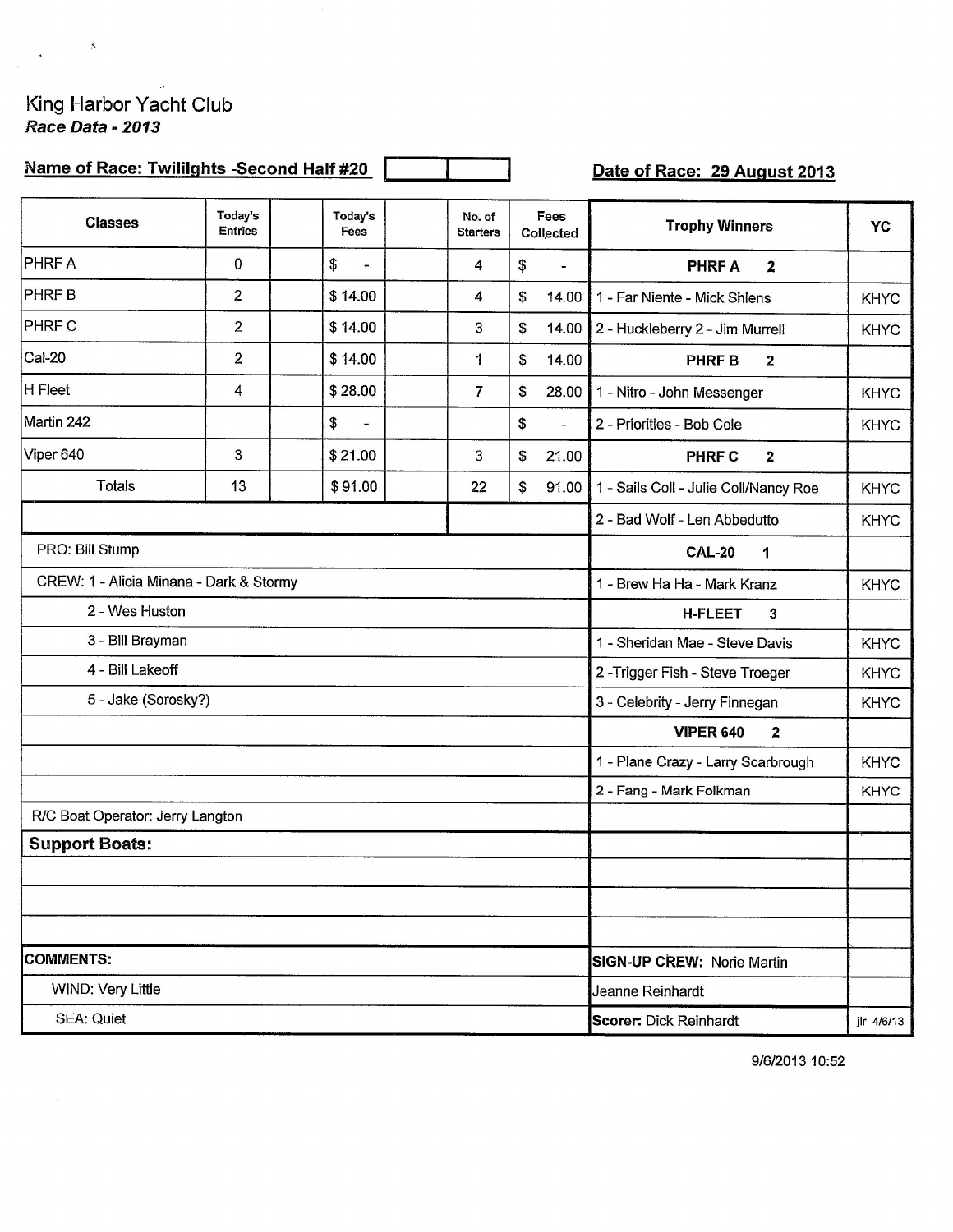## **2013 KHYC TWILIGHTS #20**

Race Date: 29 Aug 201

PRO:

|               | Div<br><b>Rank</b> | OvAl           | Rank Sail No.  | <b>Boat Name</b>                   | <b>Owner / Skipper</b>      | <b>Rating</b>    | Finish<br><b>Time</b> | <b>Elapsed</b><br><b>Time</b> | Corrected<br><b>Time</b> | <b>Boat Type</b> | Club        |
|---------------|--------------------|----------------|----------------|------------------------------------|-----------------------------|------------------|-----------------------|-------------------------------|--------------------------|------------------|-------------|
| <b>PHRF-A</b> |                    |                |                | Time on Time / Start Time 18:20:00 |                             |                  |                       |                               |                          |                  |             |
|               | 1                  | 12             | 37             | Far Niente (*)                     | Mick Shlens                 | $\boldsymbol{0}$ | 19:09:55              | 00:49:55                      | 00:59:00                 | Far40-2          | <b>KHYC</b> |
|               | $\overline{2}$     | 13             | 15             | Huckleberry $2$ (*)                | Jim Murrell                 | 54               | 19:15:08              | 00:55:08                      | 00:59:20                 | Farr 30          | <b>KHYC</b> |
|               | 3                  | 14             | 7311           | JATO $(*)$                         | Bill Webster/ Mike Moorhead | 36               | 19:14:24              | 00:54:24                      | 01:00:20                 | J 111            | <b>KHYC</b> |
|               | $\overline{4}$     | 16             | 35008          | Deja Vu (*)                        | Tom Payne                   | 42               | 19:16:40              | 00:56:40                      | 01:02:13                 | D35              | <b>RBYC</b> |
| <b>PHRF-B</b> |                    |                |                | Time on Time / Start Time 18:25:00 |                             |                  |                       |                               |                          |                  |             |
|               | 1                  | 7              | 97626          | Nitro                              | John Messenger              | 84               | 19:09:21              | 00:44:21                      | 00:45:28                 | J 33             | <b>KHYC</b> |
|               | $\overline{2}$     | 8              | 87309          | Priorities (*)                     | Bob Cole                    | 99               | 19:10:41              | 00:45:41                      | 00:45:45                 | Olson 30         | <b>KHYC</b> |
|               | 3                  | 9              | 46879          | Noah Genda                         | Wilfred Poiesz              | 81               | 19:12:48              | 00:47:48                      | 00:49:14                 | SPTS29           | <b>KHYC</b> |
| <b>DNF</b>    | 5                  | $27\,$         | 46575          | Calais                             | Jerry Hunter                | 81               |                       |                               |                          | Dencho 33        | <b>KHYC</b> |
| PHRF-C        |                    |                |                | Time on Time / Start Time 18:30:00 |                             |                  |                       |                               |                          |                  |             |
|               |                    | 3              | 207            | SailS Coll (*)                     | Julie Coll/ Nancy Roe       | 150              | 18:57:12              | 00:27:12                      | 00:25:15                 | Martin 242       | <b>KHYC</b> |
|               | $\mathbf{2}$       | $\overline{4}$ | 97321          | Bad Wolf (*)                       | Len Abbeduto                | 150              | 18:57:59              | 00:27:59                      | 00:25:59                 | Martin 242       | <b>KHYC</b> |
|               | 3                  | 5              | 28124          | No Way $! (*)$                     | Don Souther                 | 138              | 18:58:32              | 00:28:32                      | 00:26:57                 | $B-25$           | <b>KHYC</b> |
| <b>DNS</b>    | 6                  | 27             | 87358          | Sunday Flyer NS                    | Dorian Harris (*)           | 163              |                       |                               |                          | Martin 242       | <b>KHYC</b> |
| <b>DNS</b>    | 6                  | $27\,$         | 100            | <b>Blue Boat</b>                   | Doug Laurin                 | 150              |                       |                               |                          | Martin 242       | <b>KHYC</b> |
| <b>Cal 20</b> |                    |                |                | One Design                         |                             |                  |                       |                               |                          |                  |             |
|               | 1                  | 6              | 15c            | Brew Ha Ha                         | Mark Kranz                  |                  |                       |                               |                          | Cal 20           | <b>KHYC</b> |
| <b>DNS</b>    | $\overline{4}$     | 27             | 1559           | Honu                               | Brian Lindquist /Kurt Mayol |                  |                       |                               |                          | Cal 20           | <b>KHYC</b> |
| <b>DNS</b>    | 4                  | 27             | $\overline{2}$ | Poco Loco                          | Terry Taugner               |                  |                       |                               |                          | Cal 20           | <b>KHYC</b> |